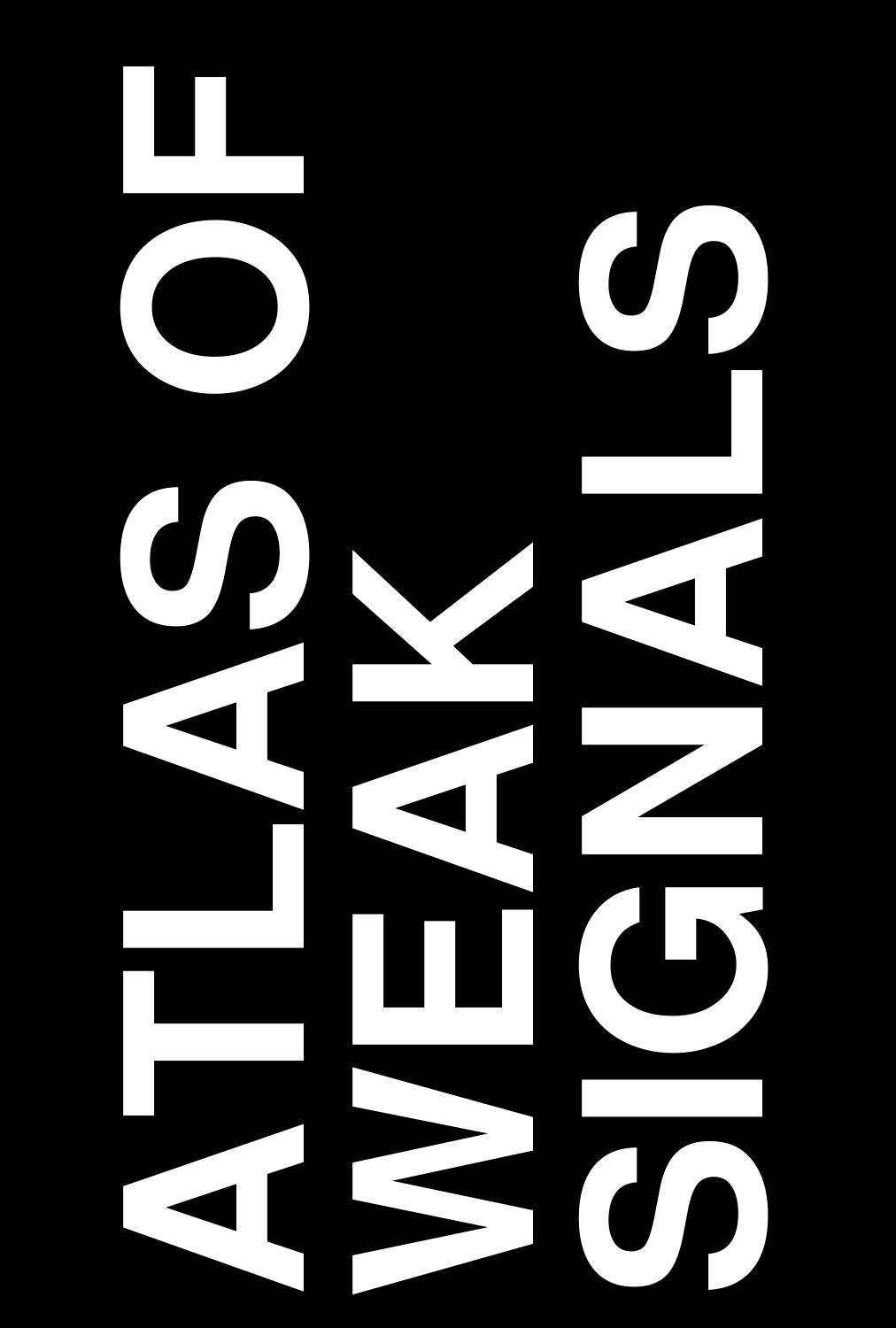### **Weak Signals**

It is an early indicator of change which has little or no impact in the present day, but has the potential to cause a large change, triggering major events in the future. It can be defined as a trend before a trend, a controversy over a topic, an intermittent start, a soft causality between scales, a set of powerless initiators-visionaries. It is an early vector of currently small changes, presaging strategic discontinuities, that can lead to the identifications of high impact events that seem too unlikely to happen, and can be a rich source for further research. It can also be referred as black swan or wild card.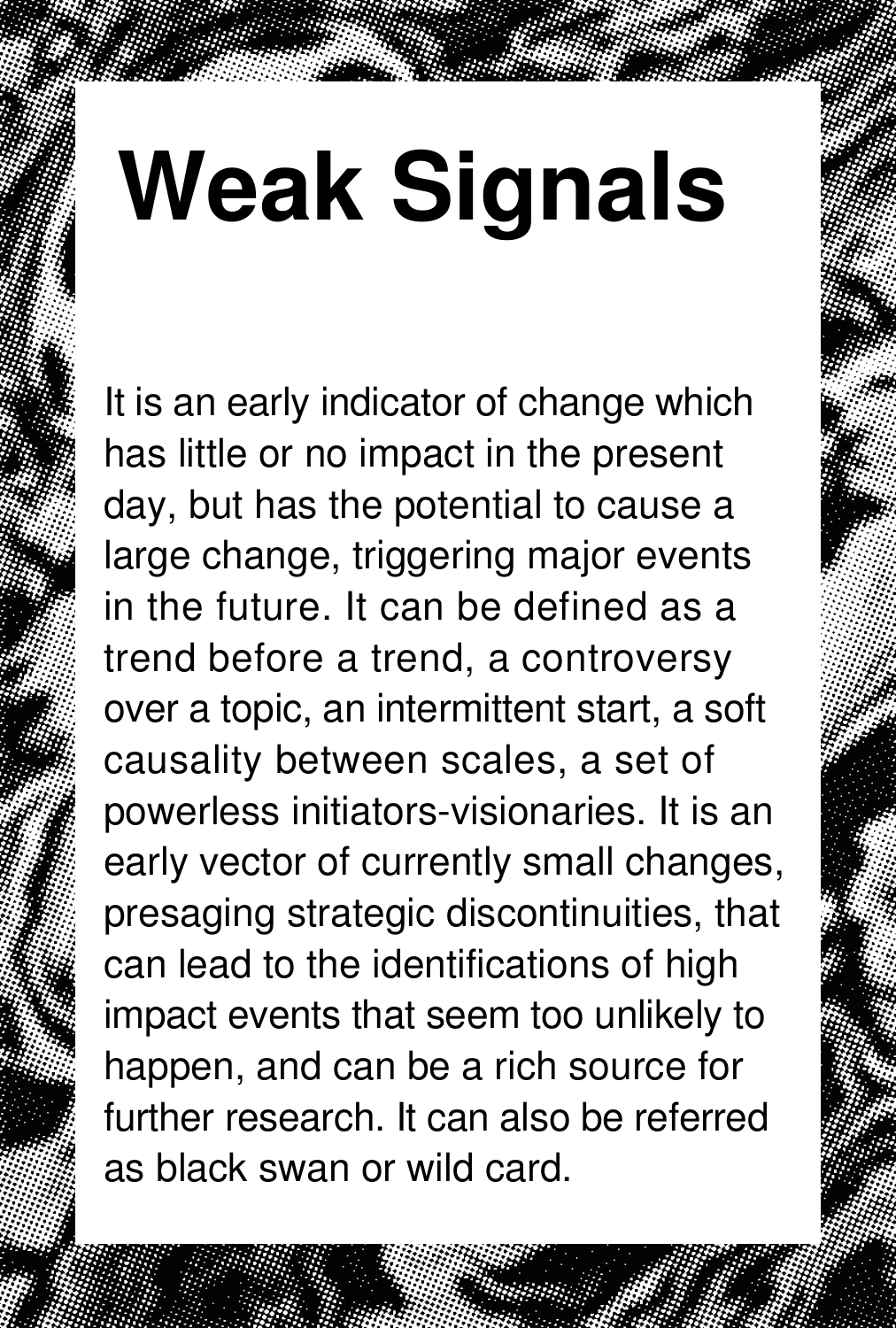

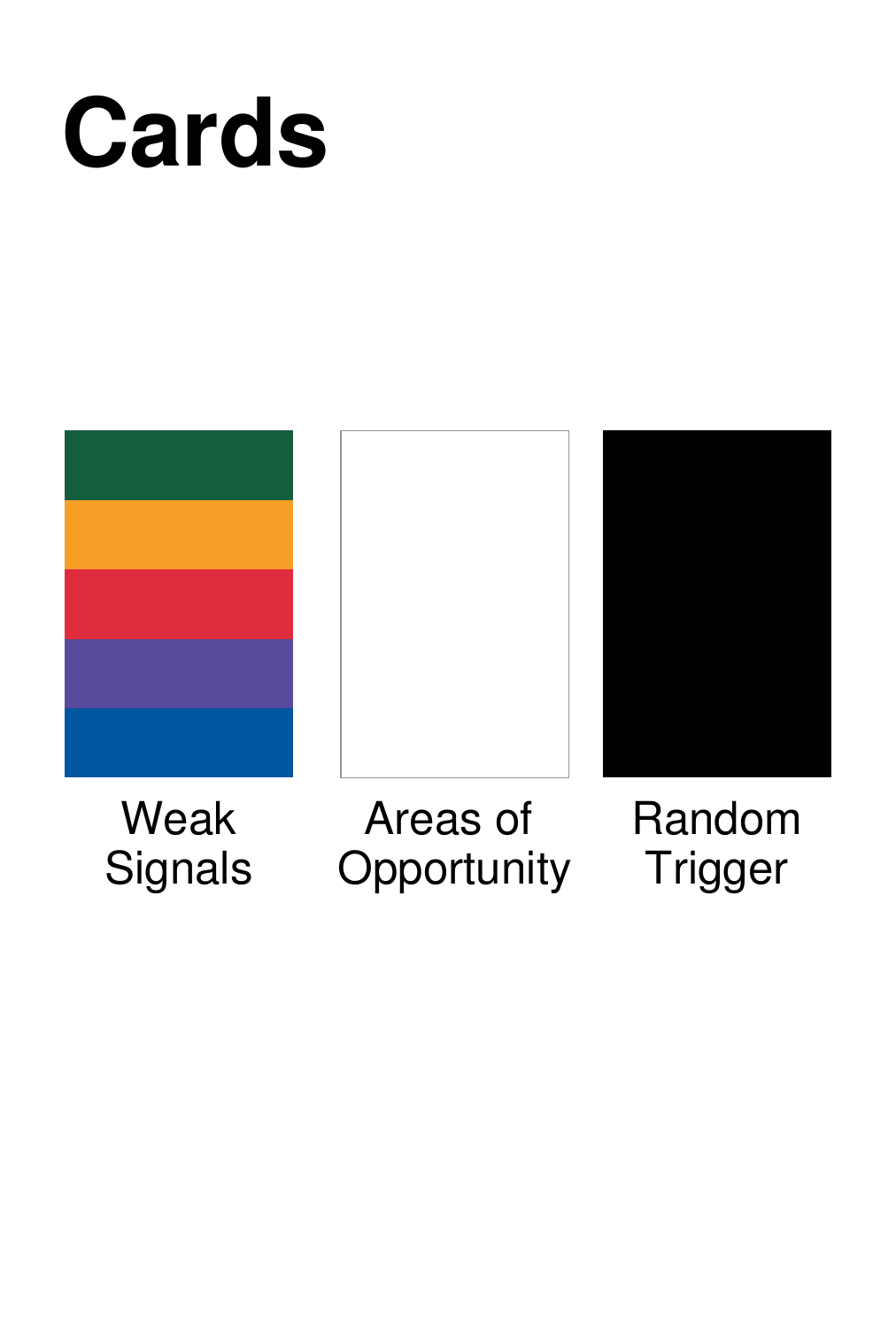### **Weak Signals Categories**



Life after AI - The end of Work

After the Nation-State

Life in the times of Surveillance **Capitalism** 

Design for the Anthropocene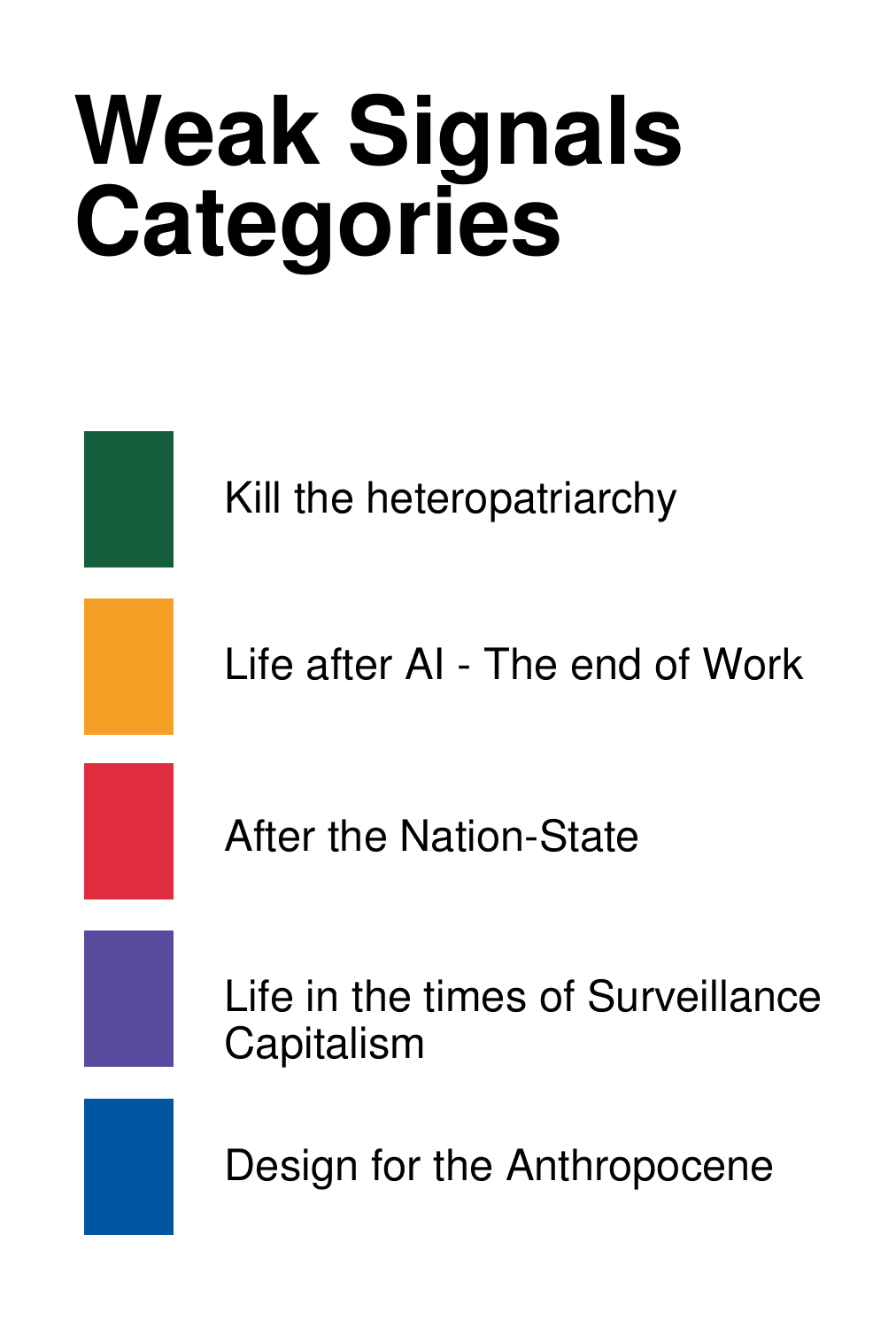## **How the play**

Take out your **Design Space**. Let's start designing some emergent futures!  $\hat{\mathbf{X}} \circ \hat{\mathbf{L}}$ **00.**

### **01.**

Take only the Weak Signals deck and shuffle it. Cards facing down. **Don't Snoop!** Choose two cards blindly, as you would do with tarot cards, and **reveal them!** They will be your weak signals for this exercise.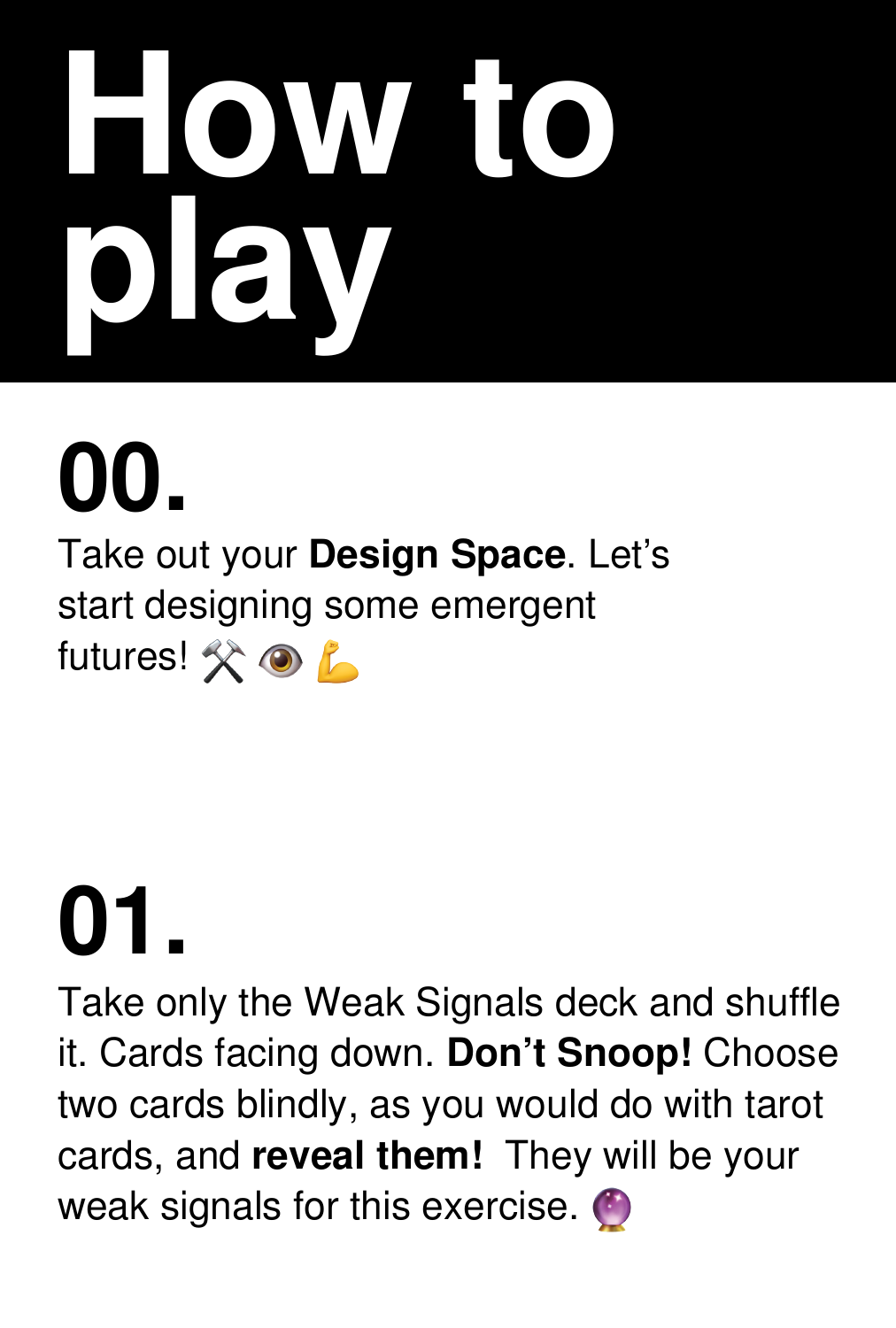Place your chosen **Weak Signals** on your **Design Space** , face up, on the boxes marked 01 and 02 respectively, and take **10 min** to discuss them with your team.

#### **What do they mean for you? What do you think they are?**

This is just a starter, you'll go into more depth later.

Use a mini-sand clock to control the downpour of ideas that this can generate at this point, and we're only just starting!  $\blacktriangleright$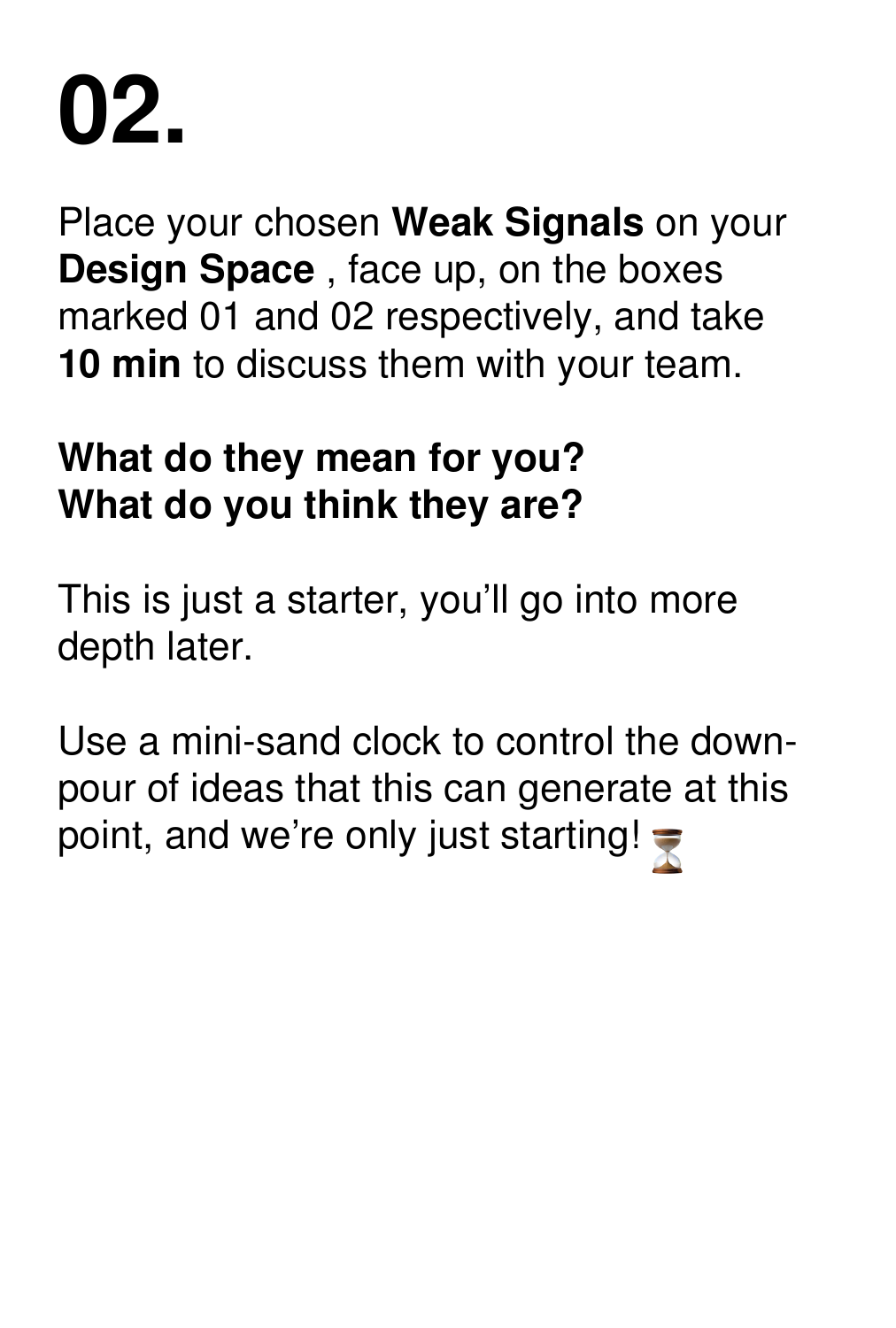Now let's look at **opportunities.** Emergent technologies, ideas and transitional systems are bubbling everywhere, but we'll only choose three for today, we don't want you to grow old and die before this workshop it'sover! Choose three cards from this deck **blindly**, and again, don't snoop! (we see you impatient ones  $\odot$ ... you'll be able to see all of them in a little while, promised.) Place the **Opportunity** cards you got on the boxes marked 03, 04, 05 respectively.

Feeling optimistic yet? We are! There is so much to explore in each one of these fields and as Fab City, we're on it. Ask us how, and let's do things together after the workshop is over :)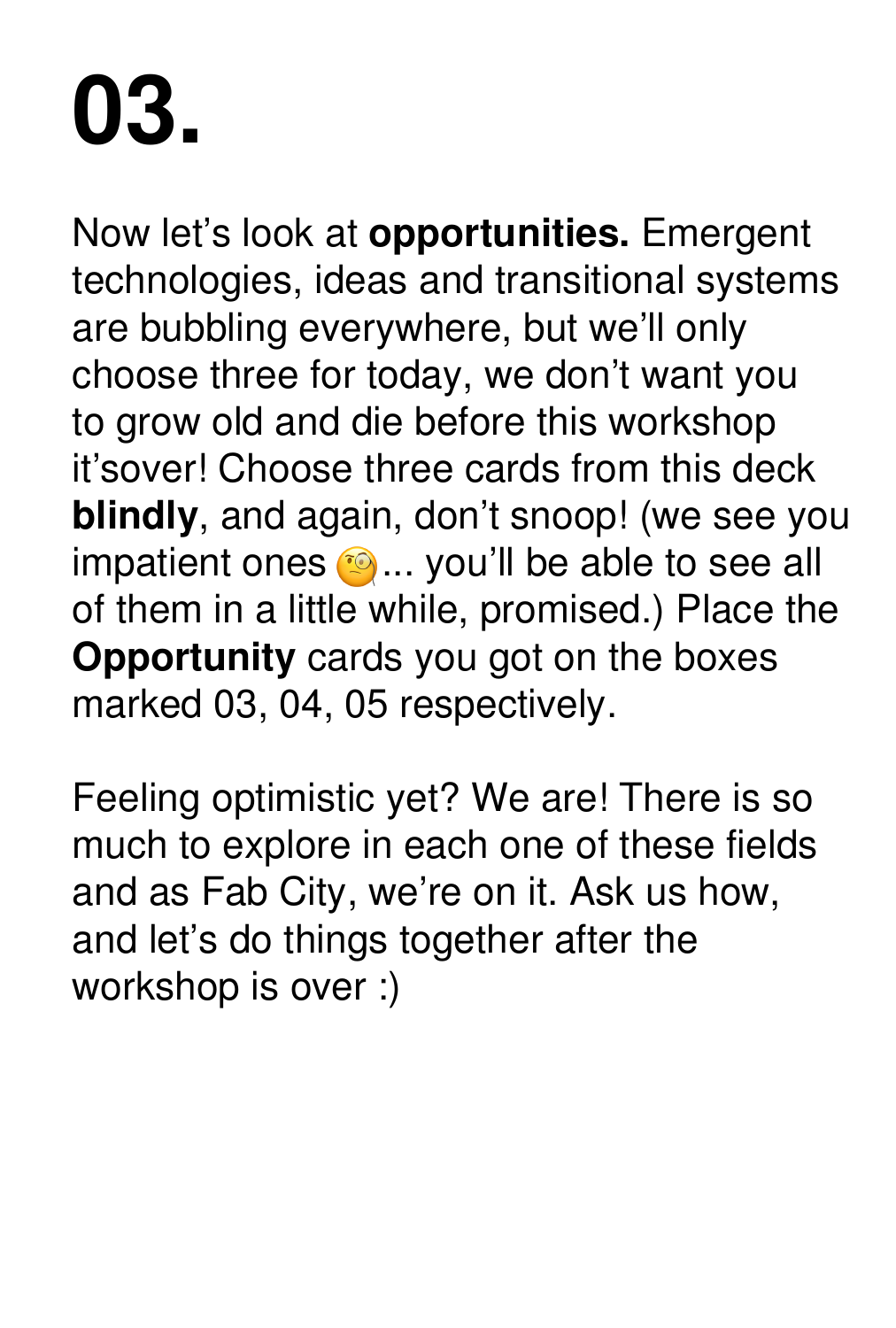**Now let's talk about what we can't control,** and nobody likes this talk, but there are **Wild Cards** everywhere, in every system in which you'll be designing, and you don't know what they are going to be! So at least let's make it fun for this exercise, because in your real social-technical system they can be anything, from serendipitous to the very apocalyptic, so keep them in mind, always.

Ask the group on your right to give you two of their wild cards from the **Wild Card Deck. The challengue will be to integrate them in your design, whatever you get!**

If they are just too impossible to connect you can spare them, but try or at least have a laugh or a proper brain-melt trying.  $\sqrt{2}$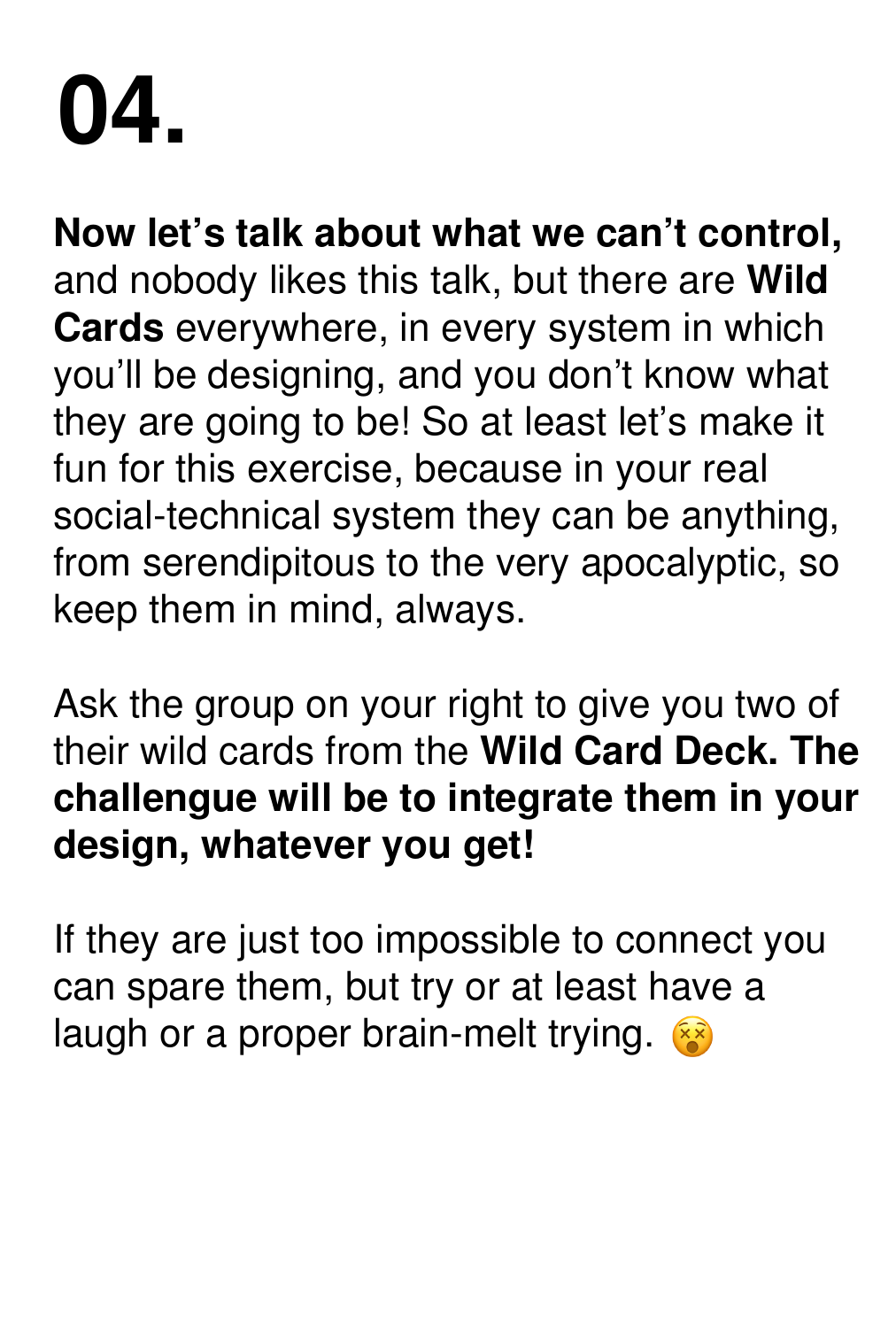**Finally!** We're almost set. Now the final card that is left. The Missing piece, Take the challenge deck and draw just one card blindly, **The** card. This will be your design challenge for today. Whatever you get in this card, you will have to design with your team, taking into account **all the other cards** that you now have in your design space.

Use the space in the middle to draw, prototype, write, place post-its... and **Good**  Luck!  $\bigoplus$  Don't hate us, creating this kind of intervention space between seemigly disparate topics can be hard, but it's bewilderingly exciting, and this is exactly what almost every socio- technical system in existence needs right now in order to survive and thrive in these massive transitional movements of reinvention and crisis: new, unprecedented, ingenious and conscious takes on how to make (almost) everything